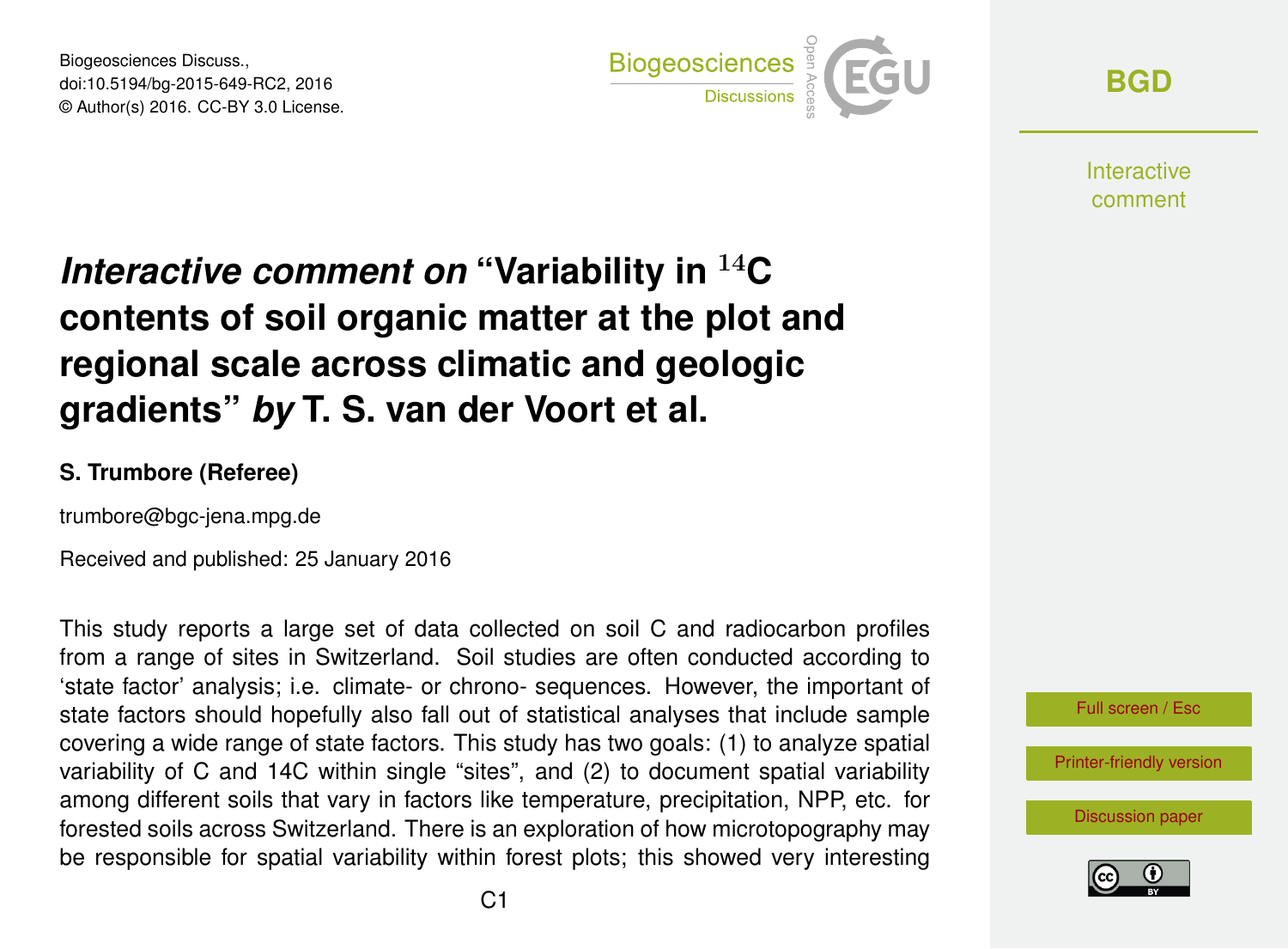differences in variability for different soil types (e.g. Podzols versus Cambisols).

Overall, the study provides a valuable data set, especially very few data are available that deal with the spatial heterogeneity of SOC and 14C and how that might impact comparisons made at broader spatial scales.

As with other studies documenting variability across sites (e.g. Schrumpf et al. 2013, Herold et al. (2014) and Mathieu et al. (2015), the variations in the vertical are always larger than variations laterally for 14C (and C). Although the soils studied differ in many respects (e.g. parent material geology, climate, etc), all are apparently quite young soils (developed on moraines or outwash fans). This is pointed out in the paper (lines 329-330), but perhaps could be highlighted a bit more than it is as an explanation for similarity among soil profiles.

The authors should add more information to Table 1, including total soil depth - are these also all shallow soils, or do the soils continue deeper than the depth-specific sampling? Although the authors investigated the predictive capability of a number of factors, such as clay content, pH, etc., the reader never knows the range of these values (they are not given in Table 1, please give at least a profile average here for the factors used in the multi-regression). Maybe the lack of difference (except for the Podzols) arises from the overall similarity in these factors of many of the soils studied? The differences in C content would seem to indicate not, but the reader is not able to judge.

Also, although all of these are forested sites, is there any evidence that they were previously unforested (e.g. Ap plow layers)?

A second issue that affects variability is something like the presence or absence of earthworms (for example, these tend to be found in Cambisols but not in Podzols, and they also affect the thickness and age of C in the litter layer. The 'biota' state factor includes in-soil fauna, it could account for some of the differences in variability among the different soil types. Normally such things are noted in profile descriptions, and are

## **[BGD](http://www.biogeosciences-discuss.net/)**

Interactive comment

Full screen / Esc

[Printer-friendly version](http://www.biogeosciences-discuss.net/bg-2015-649-RC2-print.pdf)

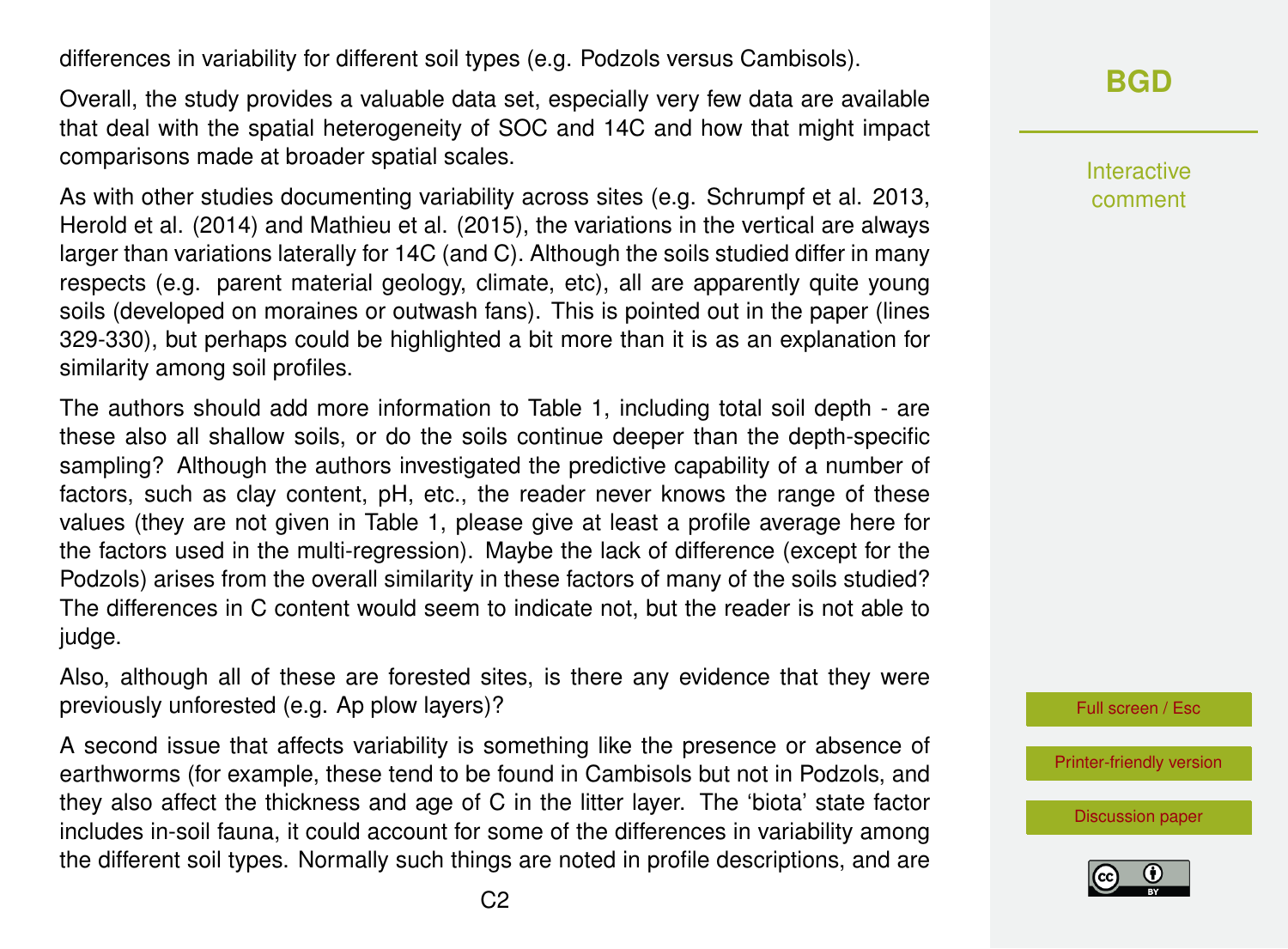semiquantitative; nonetheless they may be important.

Similar findings regarding similarity of vertical profiles of 14C in different soils were obtained by Mathieu et al 2015, which came out around the time this was submitted; while 14C characteristics are similar at the surface, deeper soils reflect the influence of soil order (something that can be related to geology and vegetation/climate regime and time together). However, that study used global soils, and mixed in with soil order is soil age (there are not young oxisols, or old inceptisols). A more comparable study to this one would be Schrumpf et al. 2013, which is cited here but it would be interesting to compare their estimates of spatial variability with yours (as a function of depth).

The use of %C as the metric for C content is problematic, especially in litter layers, which can have highly variable bulk density. Is there information to report carbon density gC cm-2 for each of the depth intervals?

Some more detailed comments:

Line 119. Were samples stored in glass jars or paper bags?

Lines 150-155. If the 14C signature of bulk C was above the contemporary atmosphere 14C, there will be two solutions (two values of k) that can reproduce that value with a single pool model. Which one did you choose, and what reasoning did you use to decide? This needs to be described in the paper.

Line 172. When you say variables such as clay content, pH, etc were taken as "fixed effects", does that mean you used some profile-averaged value in statistical comparisons? I found this description confusing, can you make it clearer? Also, please give the values for pH, clay, etc in Table 1. If available, cation exchange capacity might also be a useful variable.

Line 271. Schrumpf et al. (2013) found a relationship between the slope of the radiocarbon-depth relationship and dithionite extractable Fe; Herold et al. (2014) also found that Fe(d) was a good predictor of C content. This indicates that a common **[BGD](http://www.biogeosciences-discuss.net/)**

Interactive comment

Full screen / Esc

[Printer-friendly version](http://www.biogeosciences-discuss.net/bg-2015-649-RC2-print.pdf)

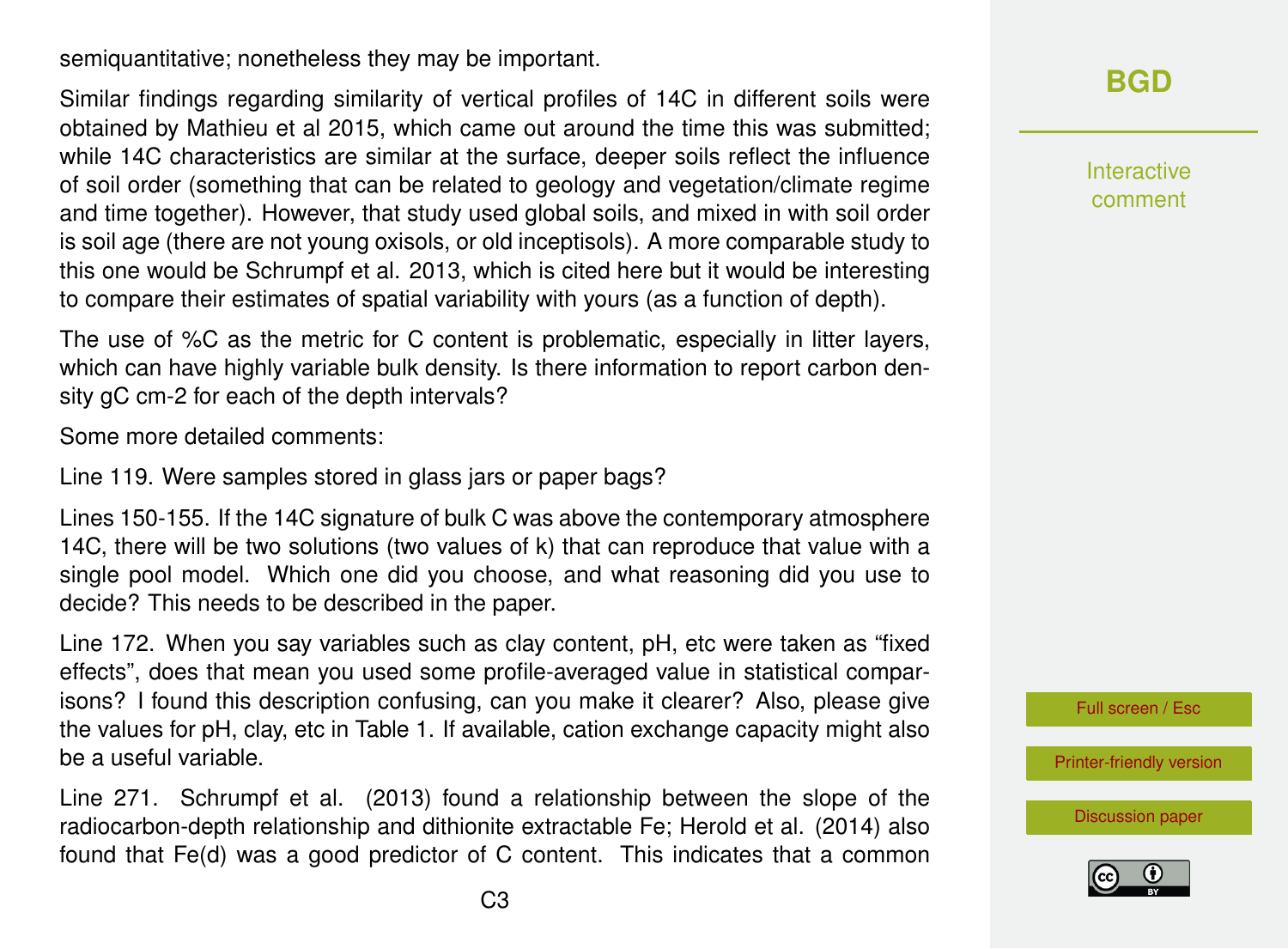stabilization mechanism may be operating across their soils, which could also be an explanation for the similarly of depth profiles. Is there any similar measure for these soils (even cation exchange capacity, which is more frequently measured than Fe(d))?

Line 293-4. The link of 14C to MAP as reflecting waterlogging is a bit speculative at the larger spatial scales, though you do have possible evidence from the intra-site variability in soils that have evidence of redox variability (e.g. Figure 6). But at larger spatial scales, would not clay content be expected to be related to drainage (e.g. does this relationship trace to Gleysols and Stagnosols?)

The next lines, about relief, are also a bit speculative. How was "relief' reported in Table 1 determined? At the microtopographic scale, or the macrotopographic scale? While I agree it may indicate something about erosion in general, it may also be correlated with other factors like parent material, temperature, etc. You need a separate measure (e.g. 137Cs) to say something like this definitively.

Line 303. Typo, should be "noted"

I did not understand lines 304-305: " but when assuming a steady state system, it is reasonable to assume that the speed of incorporation of carbon and hence turnover is directly related to carbon stocks." Do you mean the larger the C stock the faster the turnover should be (e.g. as it is with soil depth, most C and fastest C at the surface?) or do you mean the more 'standard' sense, of largest stocks having overall slowest turnover (e.g. integrating low C concentration over the large volume of deep soil means it has the largest stock, which is associated with slowest turnover). This is a place where it is important to give C stocks, not just concentrations.

Line 334 " the relative independence on climatic parameters may persist in deeper soils" However, you did have a relationship with MAP – which could indicate some kind of effect of redox-related stabilization (see above). Overall, stabilization mechanisms appear to operate on similar timescales, independent of the amount of C being stabilized?

**[BGD](http://www.biogeosciences-discuss.net/)**

Interactive comment

Full screen / Esc

[Printer-friendly version](http://www.biogeosciences-discuss.net/bg-2015-649-RC2-print.pdf)

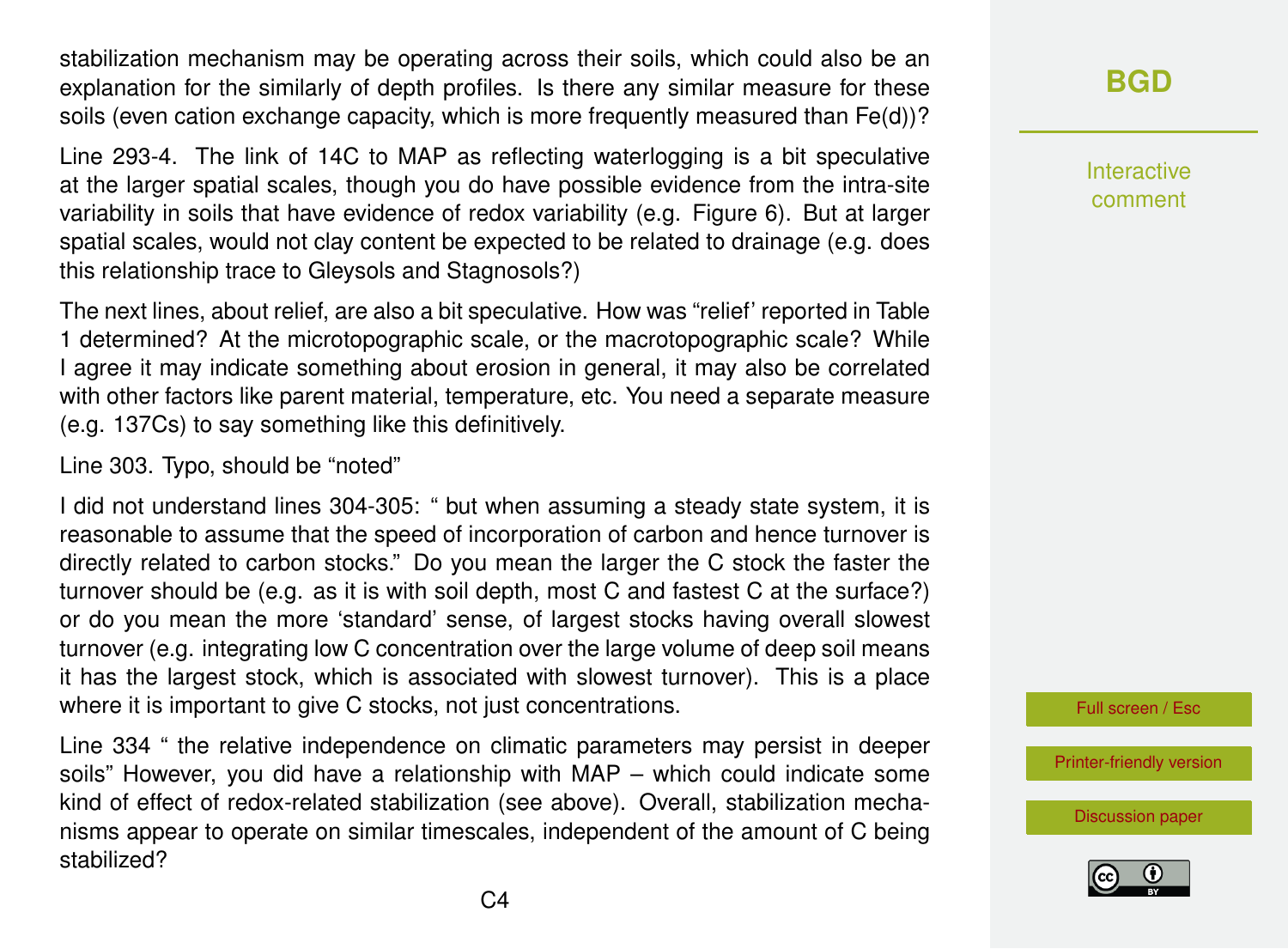The discussion of microtopography is a little frustrating for the reader to follow, as there is never really a good definition of what the authors mean by it. We can visualize 'hummocks' and 'hollows', but can their spatial dimensions be better quantified? Were they really traceable to tree-throw? Or perhaps (in young soils) to variations in the underlying till structure (e.g. the presence of a large underlying boulder)?

Lines 374-378. How were the semivariograms constructured? Did you try to use a specific depth (e.g. 0-5 cm) or integrated depth profiles (e.g. kgC m-2, or C-weighted mean 14C)? Would it make a difference? (perhaps soil depths also vary, but this was not captured in your sampling scheme..)

Lines 386-7. Soils subjected to fluctuating redox conditions might be expected to overall cycle C faster (if the major stabilization mechanisms have to do with Fe-oxides). Also, sampling across mottles (reduced and oxidized Fe) can mix C of quite different ages (see Fimmen et al. 2008 )

Line 390. "Overall, the geochemical characteristics..." You have mentioned only one indicator, the C/N ratio. This is a good indicator of decomposition in organic layers, but I am not convinced it is so good deeper in the mineral soil (though you are mixing different stabilization mechanisms together, low-density and mineral-associated material). It would be nice to have some factors that more directly relate to stabilization mechanisms themselves (e.g. cation exchange capacity, or surface area; see Lawrence et al. 2015).

Lines 408-9. "the speed of C incorporation may be relatively insensitive to changing climate conditions" However all soils had bomb  $C -$  so the speed of C incorporation is relatively fast overall; it is just that it is similarly fast. Also, you do have evidence of sensitivity in the factors that create microtopography (erosion/redox variation) both of which can change with climate conditions.

Figure 3. Error bars for the vertical axis (%SOC) are not visible – are they small or just not shown?

Interactive comment

Full screen / Esc

[Printer-friendly version](http://www.biogeosciences-discuss.net/bg-2015-649-RC2-print.pdf)